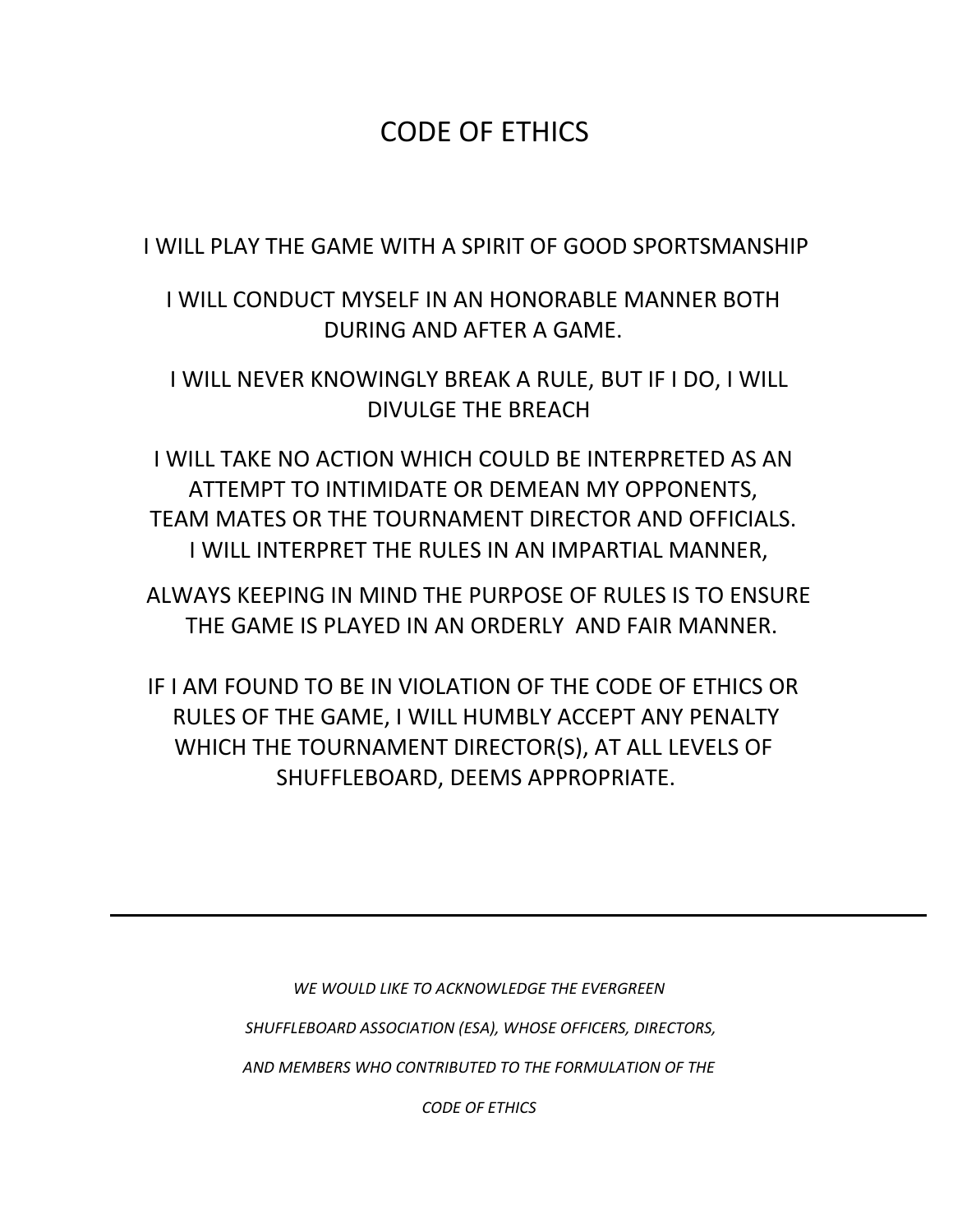# **TSA RULES AND GUIDELINES 2014**

#### **SECTION 1 TOURNAMENT DIRECTOR**

- 1.1 The tournament director shall have the authority to change, modify, suspend, or add any rule which they deem necessary to their tournament.
- 1.2 The Tournament Director shall have sole discretion to make any necessary changes or decisions to the tournament if any event format must change.
- 1.3 The tournament director or directors may appoint officials with the authority the director(s) deem necessary to perform the responsibilities given to them.
- 1.4 If a rule violation is observed, an official shall be notified, and the appropriate action shall be taken.

#### **SECTION 2.0 SPORTSMANSHIP**

- 2.1 All players should shake hands before each game and exercise good sportsmanship. Good Sportsmanship is expected and required by all players and spectators alike.
- 2.2 A player shall not exhibit physical or verbal harassment; *Penalty: No warning, a two point penalty may be given. Any infraction may result in disqualification of game, and/or tournament.*
- 2.3 All contestants will show respect for the players on the board next to them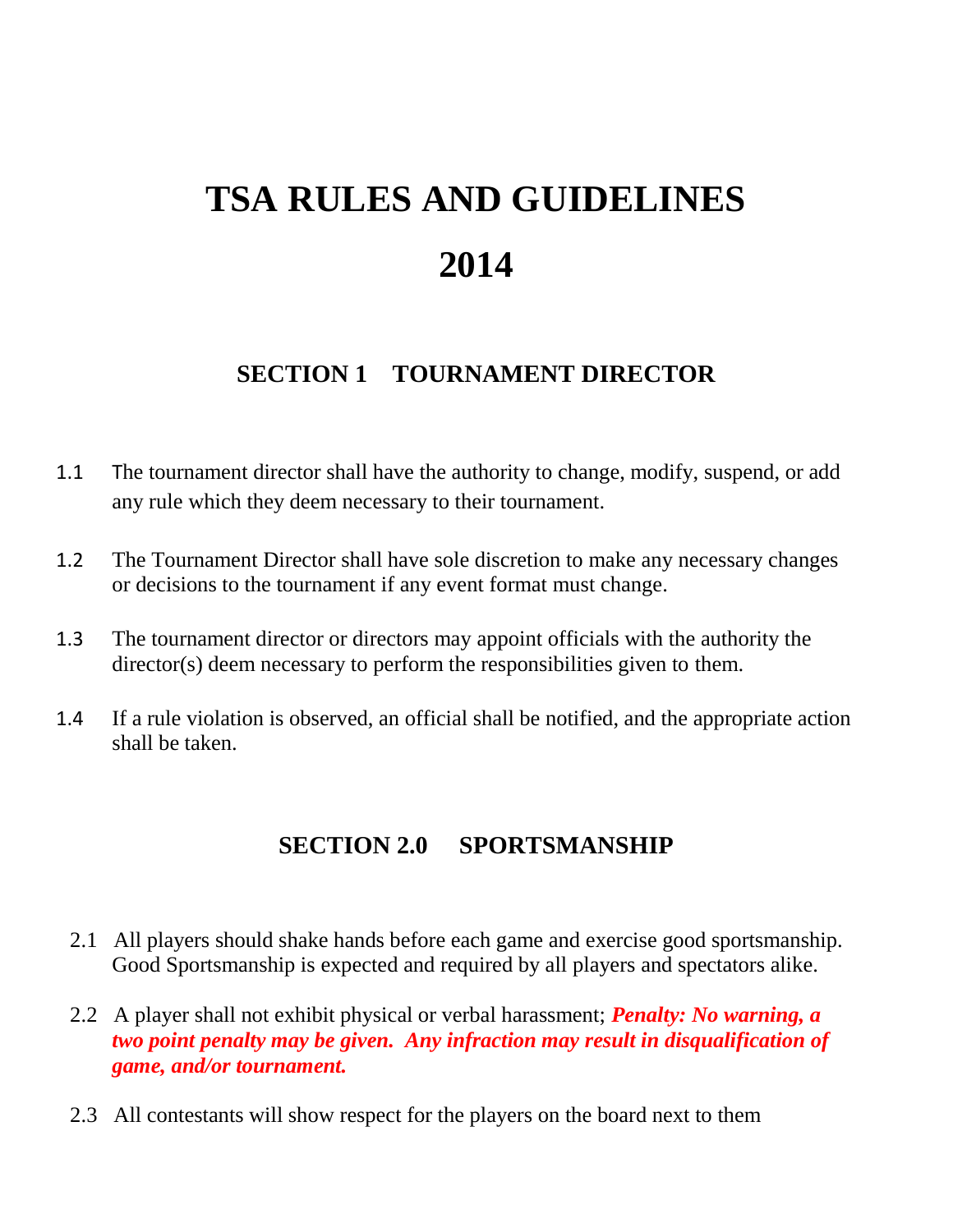- 2.4 Spectators shall not harass, interfere, or coach those players that are playing an event. If a participant is unable resolve spectator interference concerns, he/she should request a Tournament Official or the Tournament Director for a resolution. *Penalty: 1 warning and removal of offender if repeated***.**
- 2.5 All decisions by the Tournament Officials shall be final. Any player or spectator who verbally or physically abuses a Tournament Official's decision(s) shall be subject to disqualification.
- 2.6 Every player should consider it his/her responsibility to report any violation of any rules to a Tournament Official.

## **SECTION 3 BOARDS, WEIGHTS, and ADJUSTMENTS & MAINTENANCE**

- 3.1 The official dimensions of the board playing surface shall be 20' 8"in length, and 20" in width.
- 3.2 The official tournament weight (puck) shall be 2.3125 inches wide, and 0.75 inches in height, without the cap. Both measurements may have a margin of error of .05 inches. The widest outside point must be centered .375 inches from the top without the cap. Each weight shall weigh a minimum of 310 grams and a maximum of 355 grams with caps. A weight which is below minimum may be brought within specifications by adding weight to the interior of the weight**.** A weight which is within specifications may not be altered. No modifications may be made to the exterior of the weight. All weights must be in good condition with no rust, chipped finish, or unusual wear. All weights will be subject to inspection by tournament officials at all times, and may be disqualified at the discretion of the Tournament Director. *Penalty for altering weights: forfeiture of game and disqualification from that event.*
- 3.3 Weight caps shall not be switched or replaced on weights after the colors have been determined unless replacing a cap with the same color before the match begins, or replacing a damaged cap during the game. Weights may not be changed during play unless they are damaged.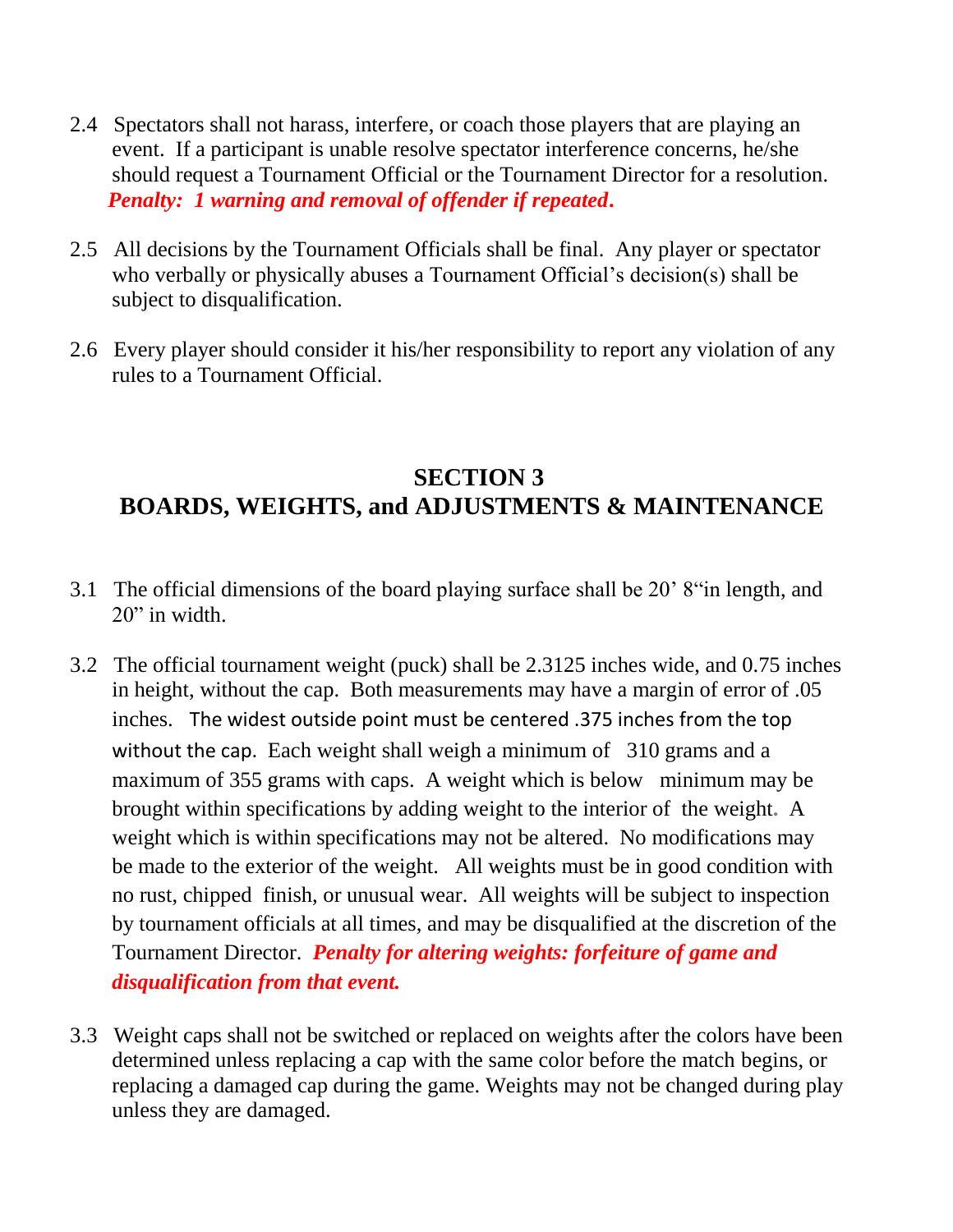- 3.4 It is the goal of the Tournament Director to have the best possible playing conditions. As such boards will be adjusted as necessary throughout the tournament.
- 3.5 Silicone spraying of the boards, both before and during an event, will be at the discretion of the Tournament Director.
- 3.6 Tampering with wax, or boards not approved by a tournament official shall result in automatic disqualification from the event they are currently in or, if not currently in an event, the event they are registered to play next.
- 3.7 A player may lightly powder dry spots up to the near foul line on the end the player is shooting, and only before it is that players shot. Powdering by a player shall conform to methods designated by the Tournament Director All other powdering during a match shall be done at the discretion of a tournament official. If a player thinks their play will be affected by the additional powder, they may ask an official for a ruling. The official shall determine what action should be taken.
- 3.8 A player may not purposely cause powder to be removed from the playing surface, or add any substance to the playing surface, or powder. *Penalty: one warning, one point for each additional infraction.*
- 3.9 Winners shall wipe the board after the game is over. The players of the next match shall powder the board, if all players agree upon which player will powder the board. If an agreement is not reached, they may request a tournament official or a mutually agreed upon third party, to powder the board.
- 3.10 If the object weight has wax on the side that may result in a "soft", or "mush" hit, a player may request a tournament official to wipe off and re-spot the weight before shooting at it.

## **SECTION 4.0 ROLL CALL**

4.1 Roll call will be taken as needed at the specified date and time. All players shall be in the designated area for roll call. Any player not in attendance may be dropped from that event.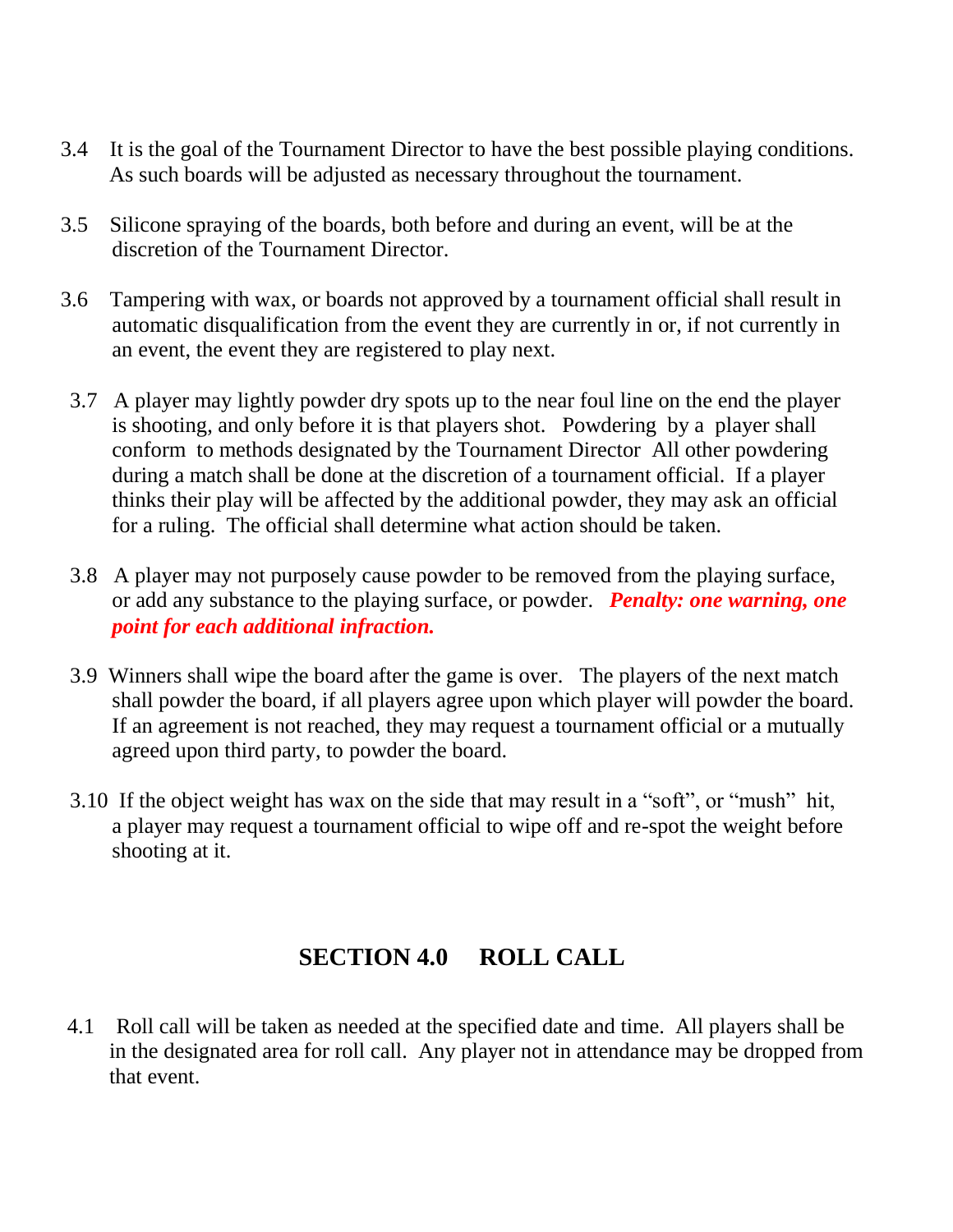4.2 A player or team who is not present when they are scheduled to play in each event will be given a five minute grace period and then be assessed a one point per minute penalty. If one or more players from a team are present, they shall be allowed their due practice weights. The 'clock' shall start on the tardy player(s) or team after all players present for the game, have completed their practice weights. One of the opposing team members must ask a Tournament Official to place a tardy player or team on the 'clock'. At which time (after all present have completed their practice weights), the 5 minute grace period, and the per minute penalty thereafter will be officially clocked by a Tournament Official. Any player who has accumulated late arrival penalty points will forfeit their practice weights (if they show up in time to prevent a forfeit of their game).

#### **SECTION 5.0 SUBSTITUTIONS**

- 5.1 In "Draw" or "Draft type events, , if any player(s) is determined a "no-show", or is unable to play, the Tournament Director has the discretion to substitute a player of equivalent skill level and/or draft position.
- 5.2 In "bring" type events, it is the sole responsibility of each team member to ensure the rest of the team is present and no substitutes shall be allowed.

## **SECTION 6.0 SCORING**

- 6.1 All games shall be played to 15 points unless otherwise specified by the Tournament Director.
- 6.2 A weight which does not completely clear the short foul line is not a legal weight, and shall be removed from the playing surface immediately.
- 6.3 A player or team shall be responsible to mark and track their due points at the end of each frame. Any points earned and not marked before the last weight of the next frame may be forfeited.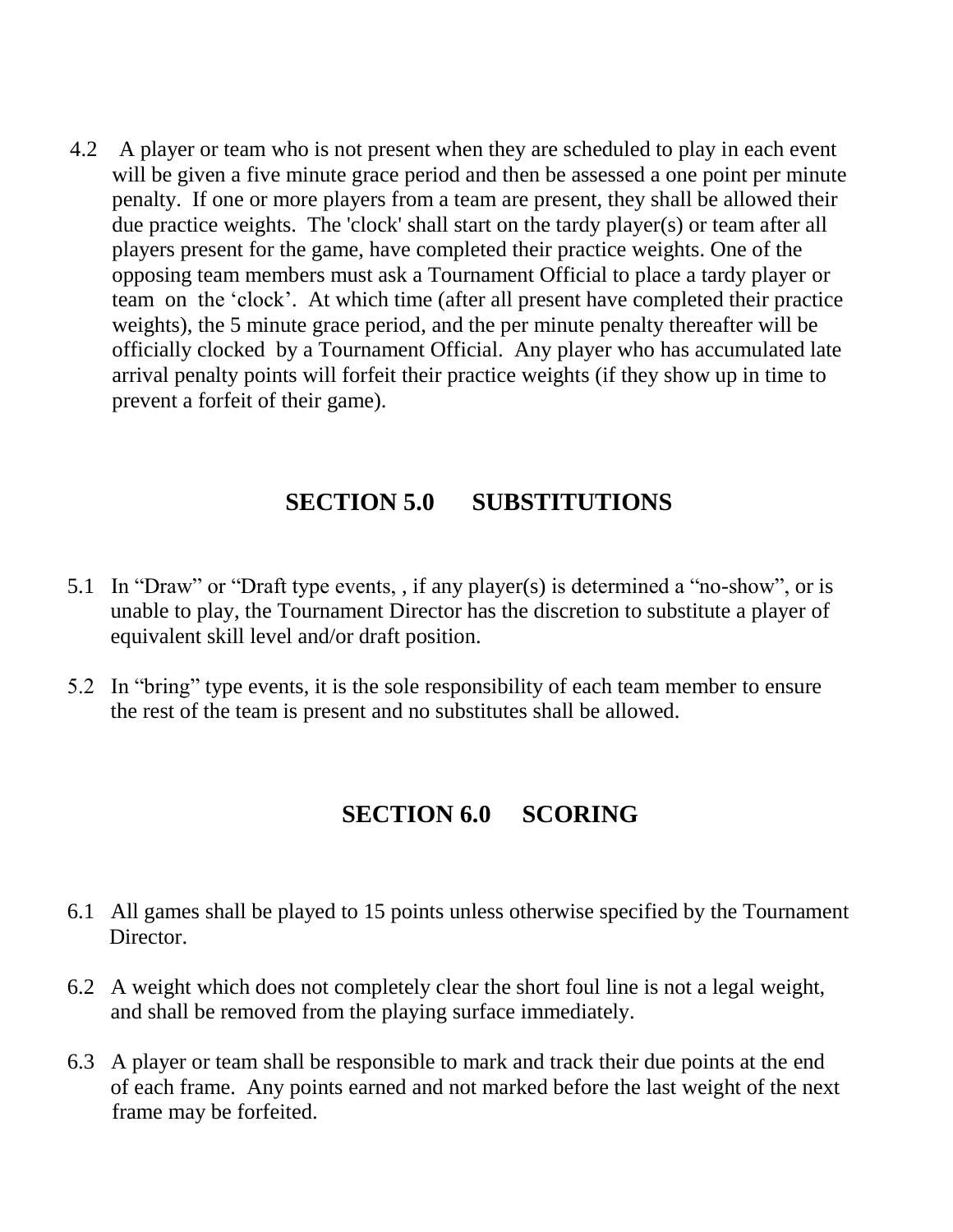- 6.4 Any positive handicapped points should be marked before the game starts, and will be forfeited if not marked by the end of the second frame.
- 6.5 A player or team unable to mark their due points within the above guidelines of 6.3 or 6.4 (e.g., failure of a scoreboard unit), should notify a tournament official and proceed as directed.
- 6.6 Weights shall not be removed at the end of a frame until both parties have viewed, and agreed, upon the score to be marked. If a scoring weight is moved by a player before the score is agreed upon, the score will be marked in favor of the player who did not move the weight.
- 6.7 All penalty points will be subtracted from the offenders score.

#### **SECTION 7.0 HAMMERS**

- **7**.1All games shall be switch-hammer. If there is no score in a frame, the hammer shall switch. If the frame ends in a "dead heat", no other weights will be considered, No score is marked, and the hammer will switch.
- 7.2 Players shall flip a coin (or otherwise agree) for choice of hammer or color before the beginning of the game. In events, with a two-out-of-three format, the person who loses the flip shall have their choice of hammer or color in the second game. If a third game is necessary, the players shall flip again.
- 7.3 A player may play at any end, regardless of where they practiced. Play will begin at the designated end.
- 7.4 If a player who should have the hammer, shoots first (out of turn), that player loses the hammer and must complete the frame in the same rotation. This rule may not be used to intentionally change the hammer. The player who did not shoot out of turn may choose to keep the hammer or restart the frame in the correct rotation, and must do so before they shoot.
- 7.5 All weights shall be visible in the trough before the first weight of any frame. All weights must remain in trough until shot.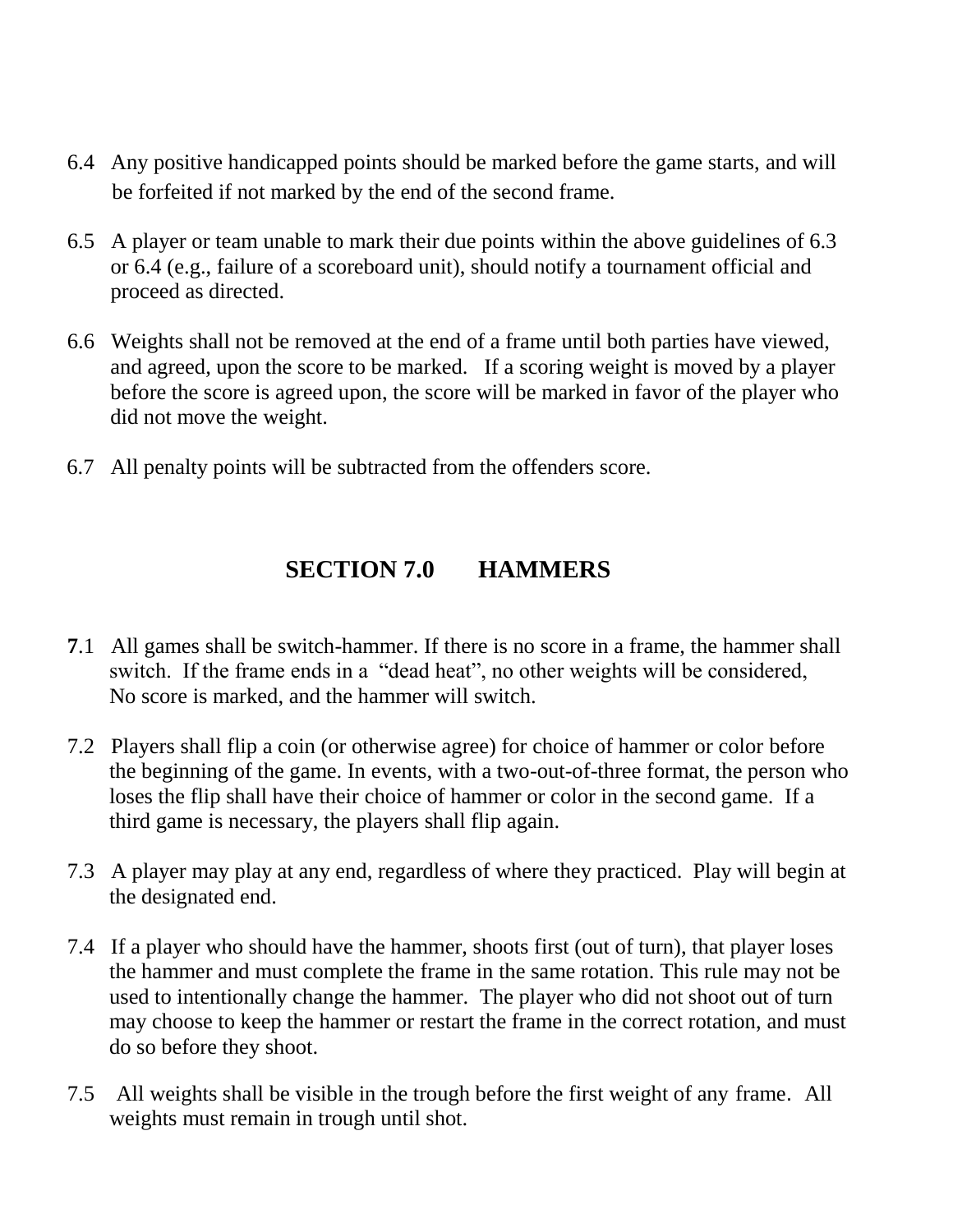- 7.6 Changing weights after a game starts shall not be allowed.
- 7.7 A player who shoots a weight of the wrong color must replace the weight with the correct color.

### **SECTION 8.0 EVENT AND BOARD PRACTICE, BOARD ASSIGNMENTS**

- 8.1 Practice weights if any shall be determined by the Tournament Director. Player(s) with the hammer shall practice first.
- 8.2 Board availability for practicing shall be cleared with the Bracket Official. A player may practice on any available board before his or her event starts if his or her board assignments have not been posted. An active player may not practice during an event unless authorized by a tournament official. *Penalty: to be determined by Tournament Director.*
- 8.3 If a player has a posted event board assignment, he or she shall not practice on the board he or she is scheduled to play, unless authorized by a tournament official. *Penalty: Forfeiture of the first game of next match.*
- 8.4 Once an event starts, a player playing in that event, shall not participate in any non tournament challenge matches or robins until the Bracket Official has informed the player that his/her official tournament event play is absolutely done for that day.  *Penalty: to be determined by the Tournament Director.*
- 8.5 No player shall play consecutive games or matches on the same board if possible. The Tournament Director may waive this rule to meet time constraints.
- 8.6 A player shall be allowed to use his or her own weights, which shall have red and blue, (or red and green caps). A player may allow an opponent the use of his or her weights, but are not required to do so. A Player may switch his or her weights (not color) during practice weights and before the first frame has started.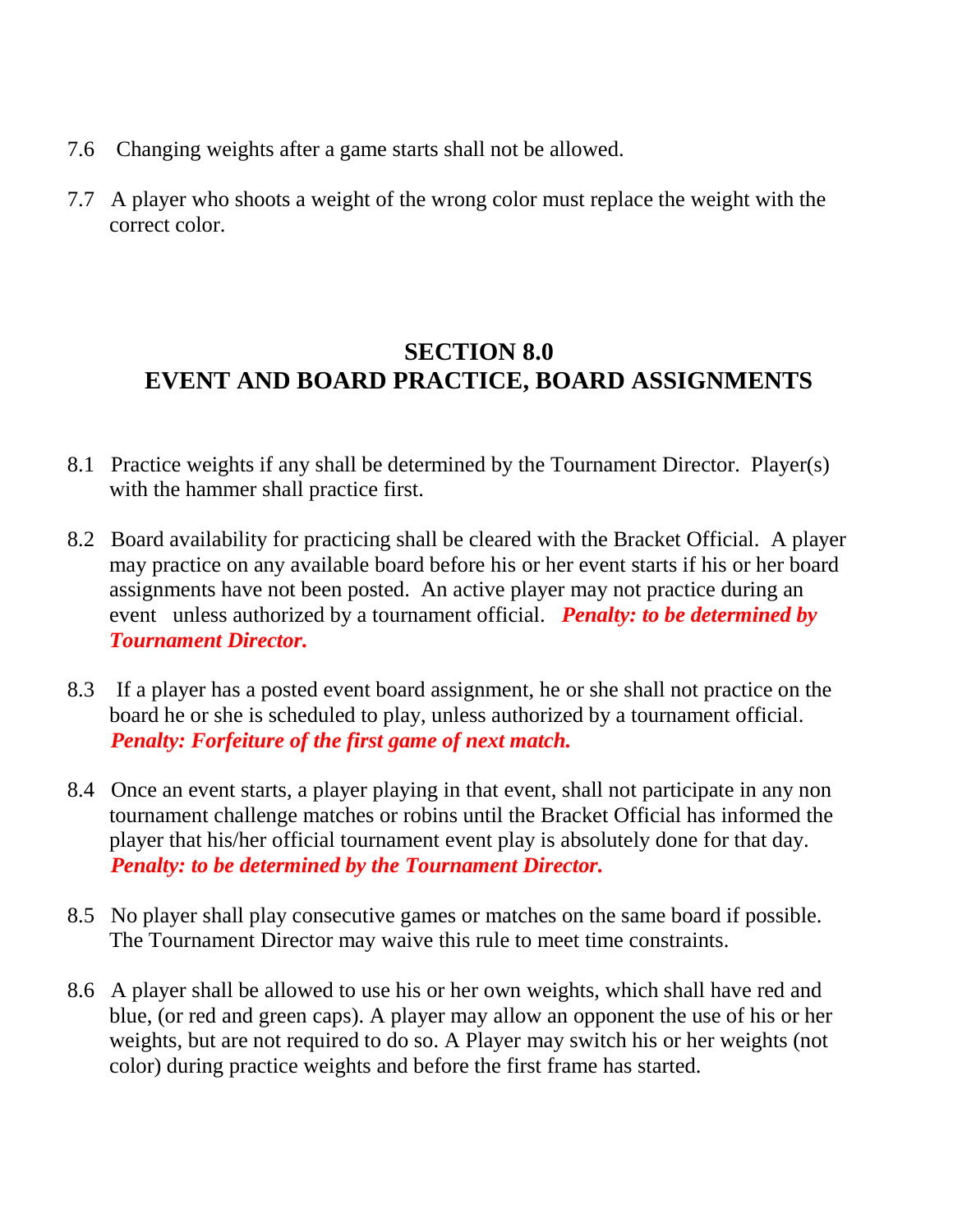#### **SECTION 9.0 OFFICIAL CALL OF WEIGHTS**

- 9.1 If an agreement cannot be reached on a score, or position of a weight, the players may have an official weight call.
- 9.2 An official weight call shall not be allowed until the end of a frame.
- 9.3 A Tournament official will determine how a weight will be called, by a gauge or by committee. A committee should be three or more.
- 9.4 If an Official should bump or move a weight(s), which would cause a determination not being possible, the Official shall make the call, based on their judgment before the weights were moved. If unable to do so a Tournament Director may require the weights to be replaced in their original position and have the last shot be re-executed and/or may require the entire frame be played over (depending upon circumstance).

#### **SECTUON 10.0 SLOW PLAY AND TIME-OUT**

- 10.1 More than 30 seconds from the time a player is given the board and/or the weight stops moving, to the time the shot is released shall constitute slow play. More than 5 minutes between games shall constitute slow play. *Penalty: One warning, one point penalty per infraction thereafter.*
- 10.2 Either team shall be allowed a time-out discussion only after one of the teams has reached 10 points. All time out will be one (1) minute. Each team is allowed three (3) time outs per game, and only (1) time out per frame.
- 10.3 A player may walk to the opposite end of the board to examine the position of the weights or ask their partners opinion on the value or position of a weight. Viewing the position of a weight at the end of the board does not constitute a "time-out" and shall be exercised within the 30 second time limit.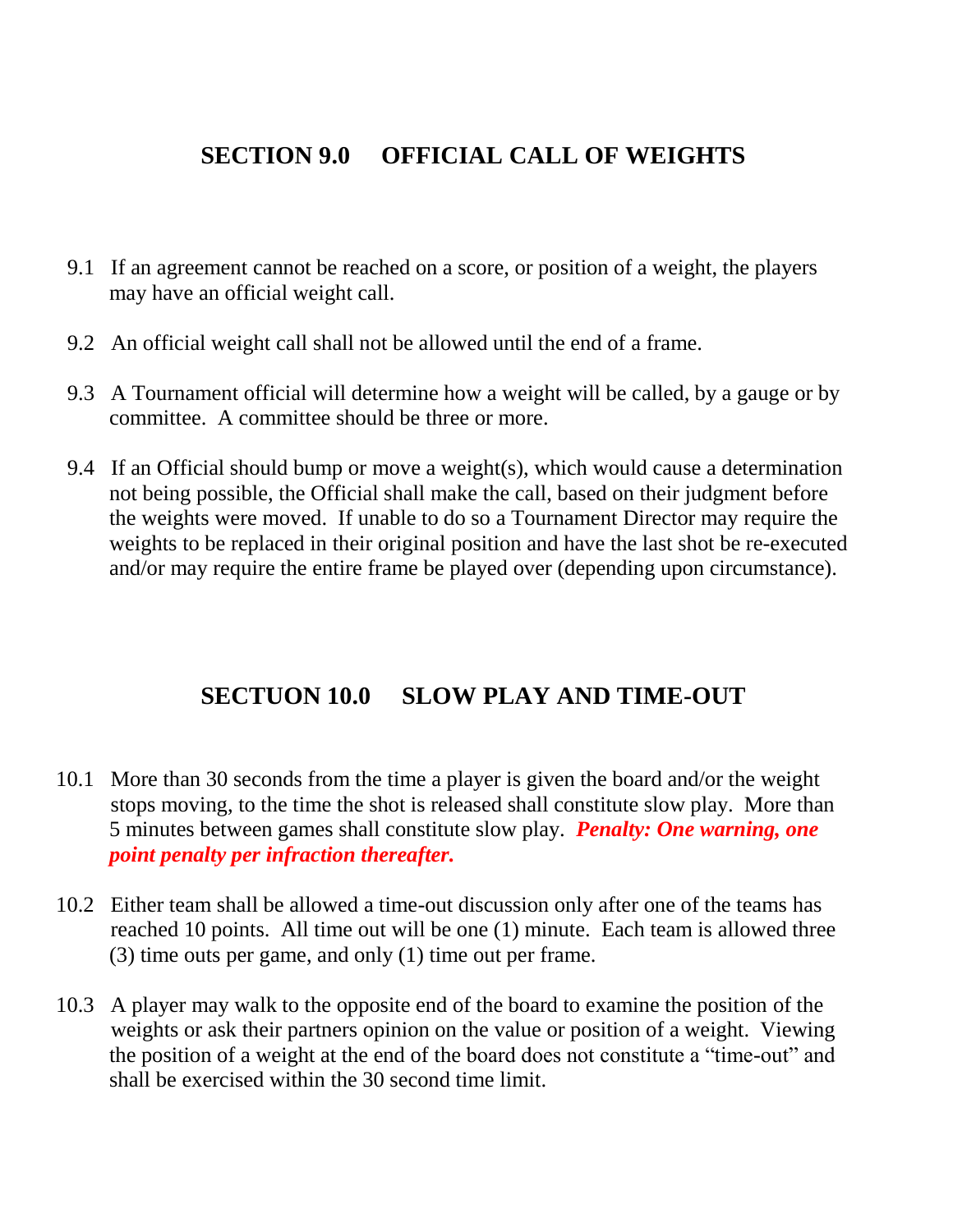## **SECTION 11.0 PLAY "IN-PROGRESS"**

- 11.1 A weight can only leave the playing surface under its own momentum, or by being struck by another weight after it has come to a complete stop.
- 11.2 A weight which leaves the playing surface after being struck by another weight, then returns to the playing surface, is out of play and must be removed. Any weights displaced by this weight will be returned to the position they had before the "out of play" weight returned to the playing surface.
- 11.3 A weight which is flipped over after being struck will be turned right side up.
- 11.4 A player cannot shoot at a weight while it is moving forward (not just spinning).
- 11.5 If a player shoots while an opponent's weight is moving forward and the moving weight leaves the playing surface; it will be placed at the spot where it fell. The player who shot, will lose their shot and any weights moved will be returned to their original position.
- 11.6 If a weight has come to a complete stop, then falls after a player or object, contacts the playing surface, cradle, or scoreboard, it will be replaced as close as possible to the weights original position.
- 11.7 Any weight overhanging the end of the board and in danger of falling off the board, (4), may be made safe (meaning to move the 4 back with less overhang). A weight which is overhanging the rail and the end can be made safe. A weight overhanging the rail cannot be made safe.
- 11.8 The responsibility and decision to have a "4" weight made safe is the option of the opposing player who has to shoot. All players must agree to make a weight safe. If an agreement cannot be reached, a tournament official will make the ruling. The weight may be made safe by any mutually agreeable party, or a tournament official. A weight cannot be made or called safe without physically moving the weight. A player who deliberately moves a hanger so as to force a call will lose their, or their teams, next shot in that frame.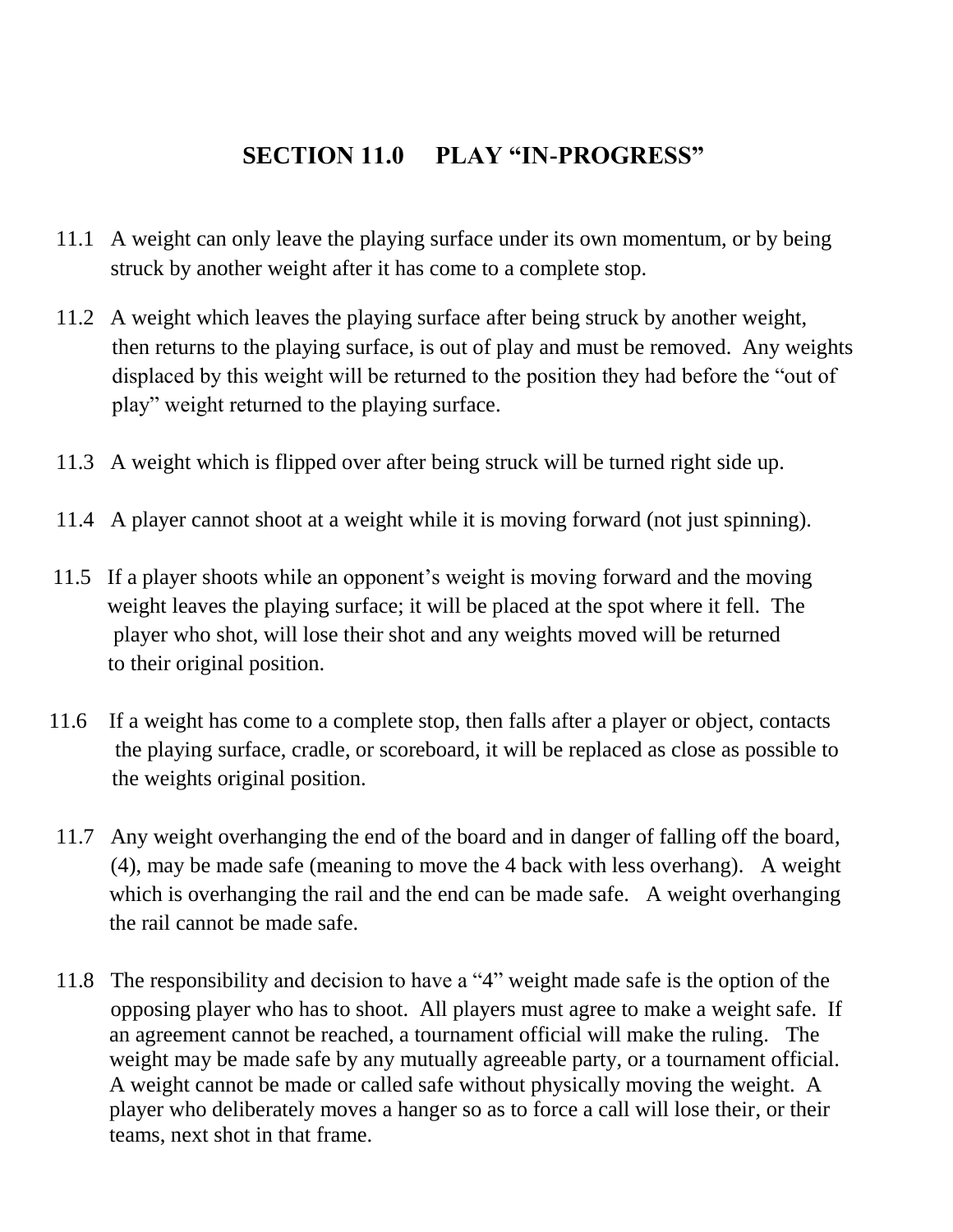- 11.9 If a "4" or overhanging rail weight falls, while a player is shooting, the weight will be returned to its original position and the player will not shoot again. Any weights affected by the shot will remain where they ended. A weight made safe cannot be out distanced by an opponent's weight.
- 11.10 If a safe weight is moved to a new position by another weight, the safety of the weight is removed. If it is still a "4" the procedure for safety must be reinstated.
- 11.11 A legal shot must start with both feet behind the deuce line. One foot must remain on the floor behind the deuce line when the weight is released The weight must be released before the foul line. *Penalty: Loss of that shot and all weights moved will be returned to their original position*.
- 11.12 "Blasting" on a clear board shall not be allowed. *Penalty: one warning, 1 point penalty per infraction thereafter.*
- 11.13 A player shall stand behind and out of view of their opponent while they are in the act of shooting. Walking to the other end before the frame is over is not permitted *Penalty: One warning, one point penalty per infraction thereafter.*
- 11.14 Coaching or advising a player in a singles event by anyone shall not be allowed. only a player's partner may provide coaching in a doubles match. In team events the Tournament Director will announce the coaching rules. (Also see 2.4) *Penalty: one warning, 1 point penalty per infraction thereafter.*
- 11.15 A player may not hold a weight in his/her hand while their opponent is shooting. The player shooting may not hold another weight while shooting.
- 11.16 Double release shots shall not be permitted.
- 11.17 A player may not hold drinks, cigarettes, cell phones, or any objects in his/her hands or mouth while playing a frame. Turn off cell phones and pagers while playing.
- 11.18 A weight which hits an object or a weight, which is not on the playing surface, is dead. The weight will be removed, and any weights displaced after hitting the object will be returned to the position they occupied before being struck by the dead weight.